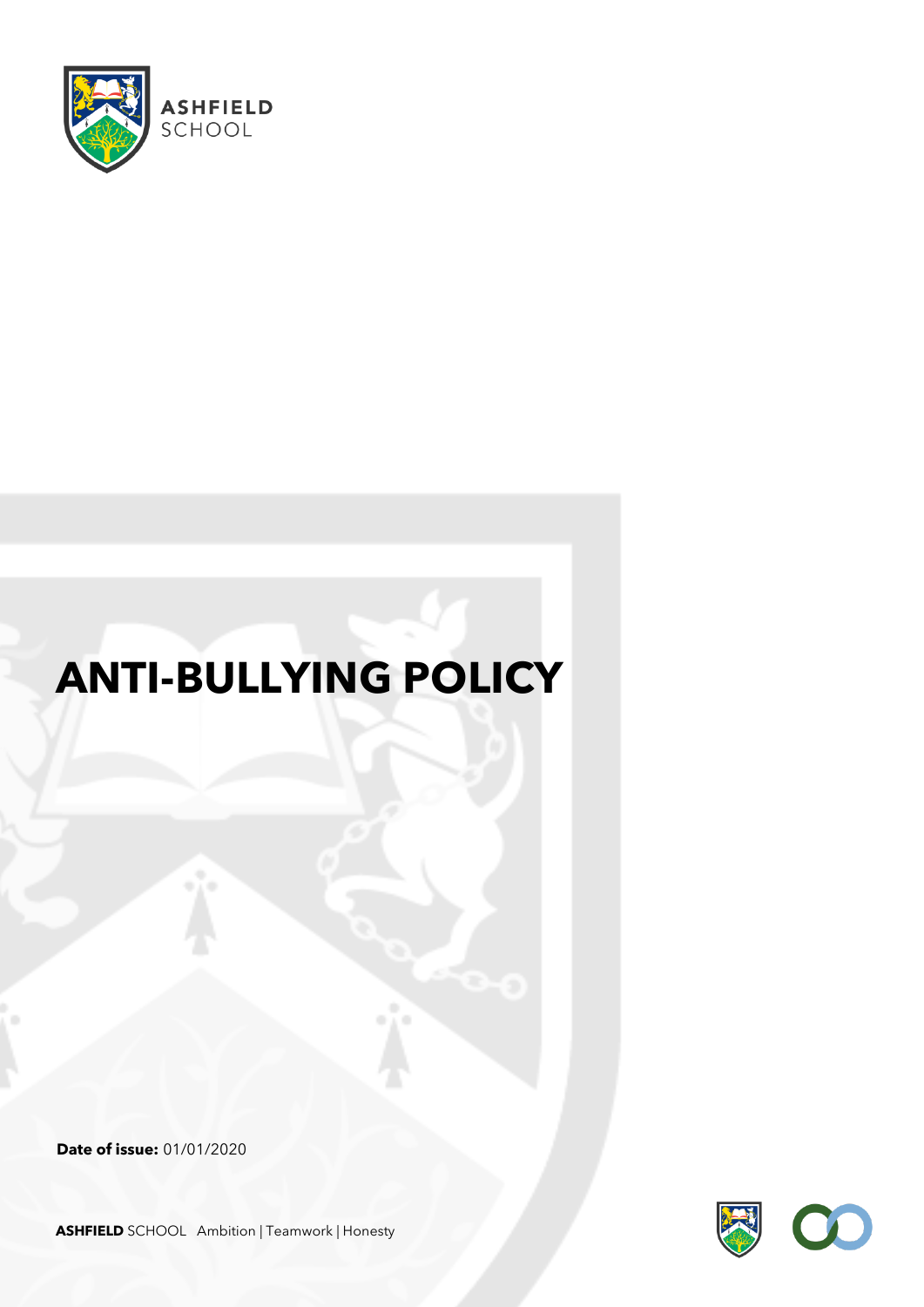# **KEY STAFF**

| Role                                        | <b>Name</b>   | <b>Contact Details</b> |
|---------------------------------------------|---------------|------------------------|
| Designated Governor for Child<br>Protection | Mr S Pollard  | 01623 455000           |
| Designated Safeguarding Lead                | Mr D Nicholls | 01623 455000           |
| Anti-Bullying Coordinator Lead              | Jack Carter   | 01623 455000           |
| Deputy Safeguarding Lead                    | Mrs S Marsh   | 01623 455000           |

# **ASHFIELD ANTI BULLYING POLICY: Statement of Intent**

Every child should be able to learn in a School environment free from bullying of any kind and in which they feel safe and supported.

At Ashfield School, we are committed to providing a safe, caring and friendly environment for all of our pupils where they can have a positive educational experience and be successful.

We would expect pupils to feel safe in school, including that they understand the issues relating to safety, such as bullying. If bullying does occur, all pupils should be able to tell and know that incidents will be dealt with promptly and effectively. We are a TELLING school. This means that anyone who knows that bullying is happening is expected to tell the staff.

This policy is available

- Online at [www.ashfield.notts.sch.uk](http://www.ashfield.notts.sch.uk/)
- From the school office

#### **Roles and Responsibilities**

**The Head teacher** – Has overall responsibility for the policy and its implementation and liaising with the governing body, parents/carers, LA and outside agencies and appointing an Anti-bullying coordinator who will have general responsibility for handling the implementation of this policy.

The Anti –bullying Coordinator Lead in our school is the Assistant Headteacher in charge of pastoral care.

Their responsibilities are:

- Policy development and review involving pupils, staff, governors, parents/carers and relevant local agencies
- Implementing the policy and monitoring and assessing its effectiveness in practice
- Ensuring evaluation takes place and that this informs policy review
- Managing bullying incidents
- Managing the reporting and recording of bullying incidents
- Assessing and coordinating training and support for staff and parents/carers where appropriate
- Coordinating strategies for preventing bullying behaviour

Al/AAL/PSO:

- Resolve incidents of bullying in liaison with other pastoral staff and subject staff.
- Arranging to talk with all those involved in an incident, and when necessary their parents, at the earliest opportunity and handling such meetings sensitively.

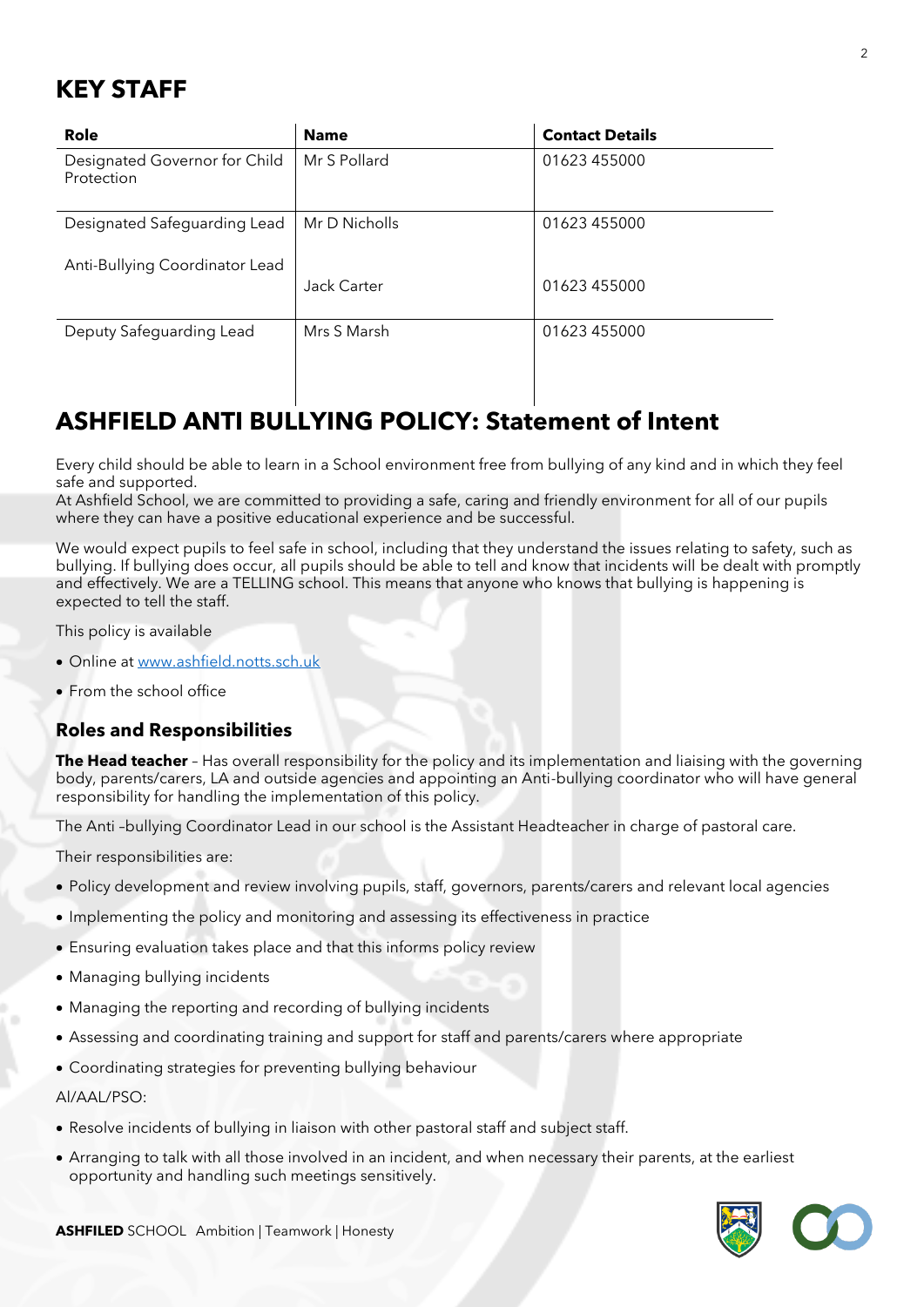• Managing, reporting and recording of bullying incidents, passing on details of more serious/unresolved situations to the relevant senior leader as necessary.

Form tutors:

- Being alert to any changes in a tutee's general attitude, mood or pattern of behaviour as this can be a sign that the tutee is being bullied.
- Supporting and advising the tutee to report the situation to their year team.

Students:

- Being alert to incidents of bullying and reporting them to an adult at the earliest opportunity.
- Supporting those who are being bullied, for example to inform a member of staff.
- Speaking to an adult in school or telling parents at the earliest opportunity.

Parents:

- Being alert to any changes in their son/daughter's general attitude, mood or pattern of behaviour as this may be a sign that they are being bullied.
- Listening to their child and take all reports of bullying seriously.
- Informing their son/daughter's tutor/year team of any concerns.
- Helping us to educate their child that bullying is wrong.
- Working with school to solve difficulties even if their child has been involved in the bullying of another.
- Not engage in any bullying incident via social media but support their son/daughter in taking screen shots for evidence.

## **Definition of Bullying**

**The repetitive, intentional hurting of one person or group by another person or group, where the relationship involves an imbalance of power. Bullying can be physical, verbal or psychological. It can happen face-to-face or through cyberspace.**

**<http://www.anti-bullyingalliance.org.uk/about-us.aspx>**

How does bullying differ from teasing/falling out between friends or other types of aggressive behaviour?

- There is a deliberate intention to hurt or humiliate.
- There is a power imbalance that makes it hard for the victim to defend themselves.
- It is usually persistent.

Occasionally an incident may be deemed to be bullying even if the behaviour has not been repeated or persistent – if it fulfils all other descriptions of bullying. This possibility should be considered, particularly in cases of sexual, sexist, racist or homophobic bullying and when children with disabilities are involved. If the victim might be in danger then intervention is urgently required.

## **What does bullying look like?**

Bullying can include:

- name calling
- taunting
- mocking
- making offensive comments
- physical assault
- taking or damaging belongings
- cyber bullying inappropriate text messaging and e mailing; sending offensive or degrading images by phone or via the internet

**ASHFILED** SCHOOL Ambition | Teamwork | Honesty

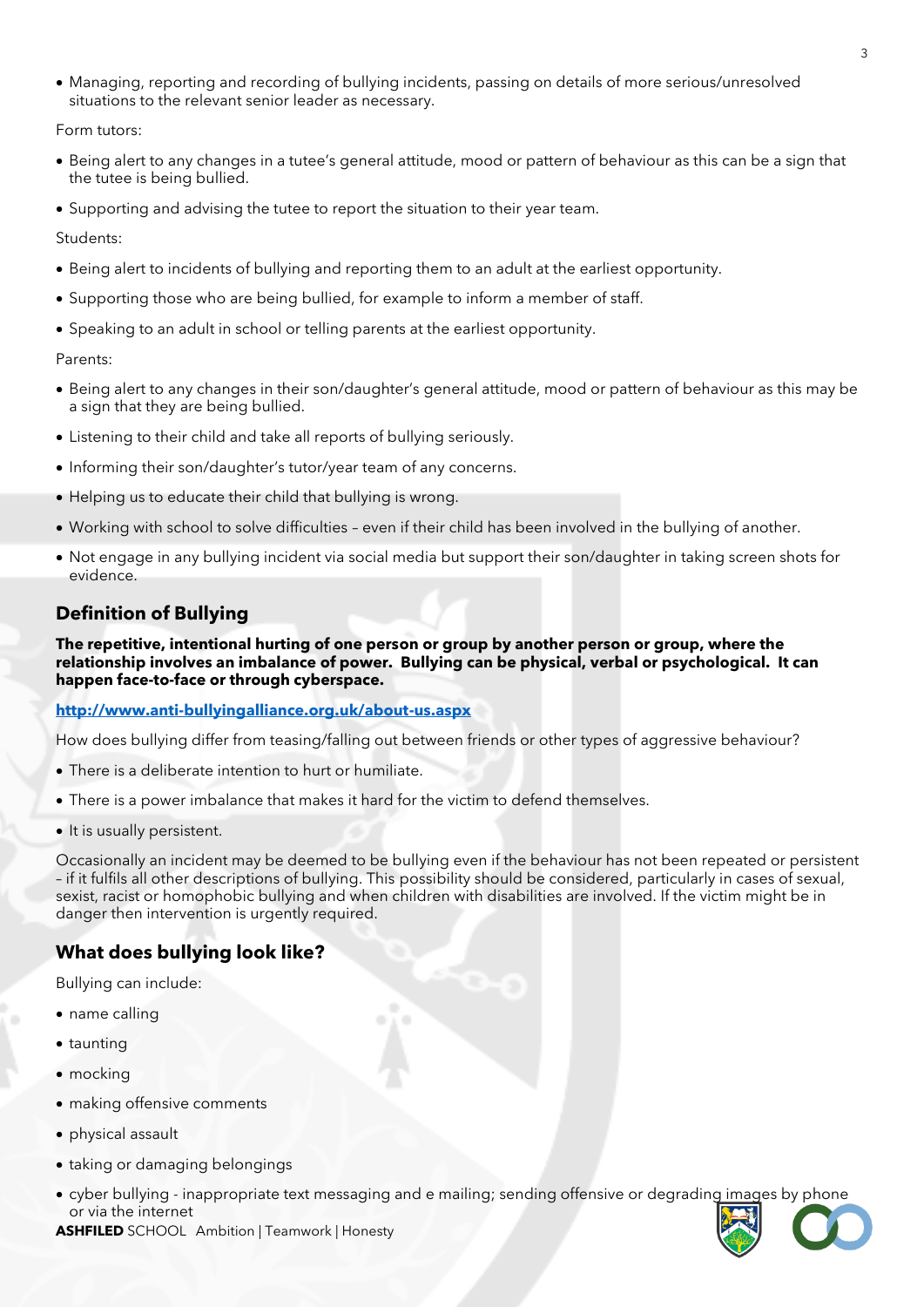- producing offensive graffiti
- gossiping and spreading hurtful and untruthful rumours
- excluding people from groups.

Although bullying can occur between individuals it can often take place in the presence (virtually or physically) of others who become the 'bystanders' or 'accessories'.

## **Recognising the signs of bullying**

A child may indicate, by his or her behaviour, that he or she is being bullied. If you become aware of any of the following changes in behaviour report your concerns to someone.

### **Parents might notice that children may:**

- Be frightened of walking to or from school or beg to be driven to school.
- Be unwilling to go to school, or regularly feel unwell on school days.
- Change their route to school.
- Come home regularly with clothes or books damaged or destroyed.
- Become withdrawn, start stammering, become distressed or stop eating.
- Cry themselves to sleep.
- Have nightmares and even call out "leave me alone".
- Have unexplained bruises, scratches and cuts.
- Have their possessions go "missing".
- Ask for money or begin stealing money (to pay the bully).
- Continually "lose" their pocket money.
- Refuse to say what's wrong.
- Give improbable excuses to explain any of the above.
- Attempt self-injury.

# **Why are children and young people bullied?**

Specific types of bullying include:

## **Prejudice Related Bullying**

Under the Equalities Act 2010 it is against the law to discriminate against anyone because of:

- age
- being or becoming a transsexual person
- being married or in a civil partnership
- being pregnant or having a child
- disability
- race including colour, nationality, ethnic or national origin including Gypsy, Roma, Travellers
- religion, belief or lack of religion/belief
- sex /gender
- sexual orientation

These are called 'protected characteristics'.

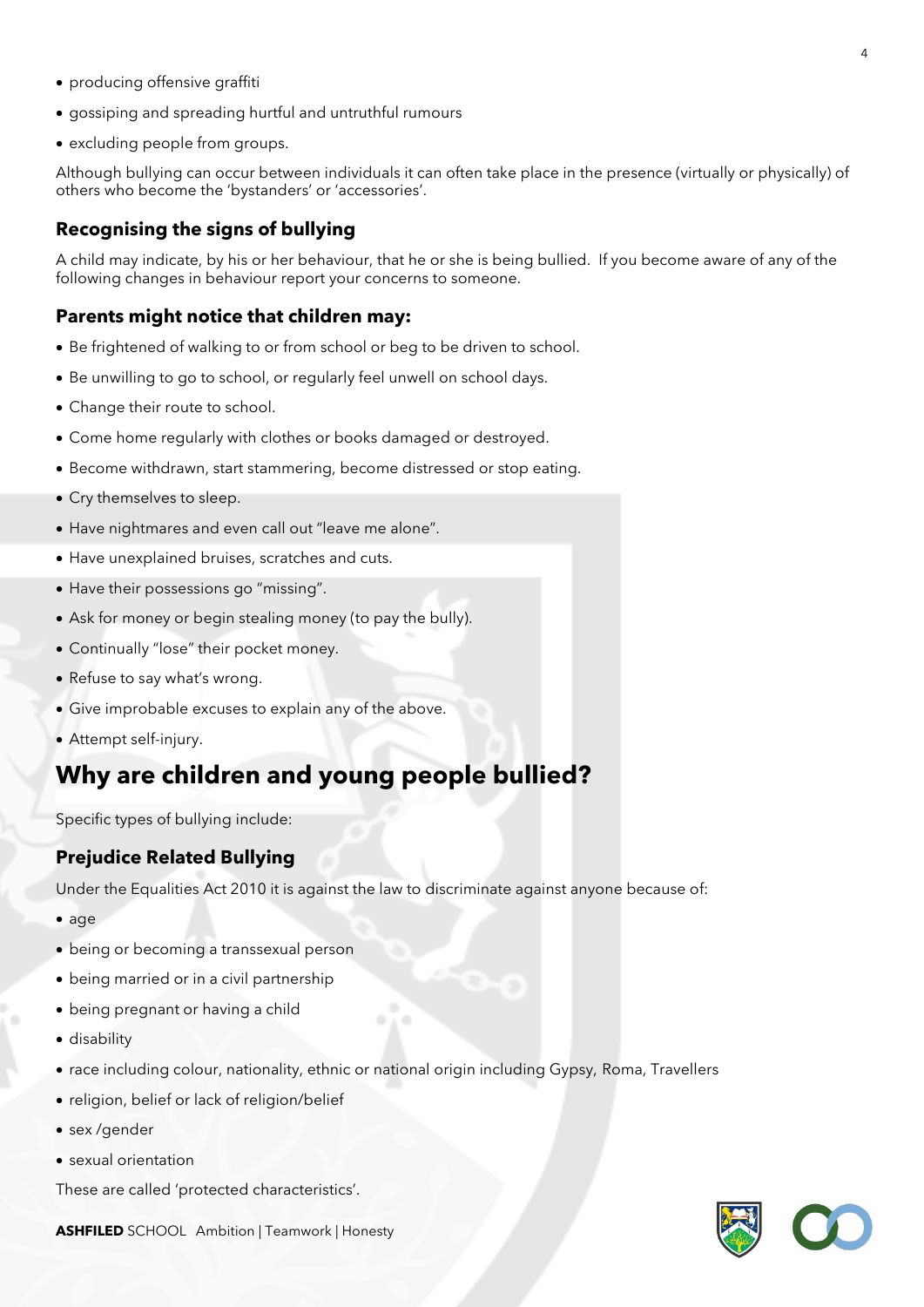As part of the requirement on schools to promote fundamental British values, schools must proactively challenge derogatory and discriminatory language and behaviour including that which is racist, homophobic, biphobic, transphobic and disabilist in nature. We will record these types of bullying, even that which represents a one-off incident, and report them to the local authority for monitoring purposes.

### **Other vulnerable groups include**

- bullying related to appearance or health
- bullying of young carers or looked after children or otherwise related to home circumstances

Although the above do not currently receive protection under the Equality Act 2010, bullying for these reasons is just as serious. There is no hierarchy of bullying – all forms should be taken equally seriously and dealt with appropriately.

## **Prejudice Related Language**

Racist, homophobic, biphobic, transphobic and disabilist language includes terms of abuse used towards people because of their race/ethnicity/nationality; because they are lesbian, gay, bisexual, or transsexual, or are perceived to be, or have a parent/carer or sibling who is; because they have a learning or physical disability. Such language is generally used to refer to something or someone as inferior. This may also be used to taunt young people who are different in some way or their friends, family members or their parents/carers.

In the case of homophobic, biphobic and transphobic language particularly, dismissing it as banter is not helpful as even if these terms are not referring to a person's sexual orientation or gender identity they are using the terms to mean inferior, bad, broken or wrong. We will challenge the use of prejudice related language in our school even if it appears to be being used without any intent. Persistent use of prejudice related language and/or bullying will be dealt with as with any other form of bullying.

## **Where does bullying take place?**

Bullying is not confined to the school premises. It also persists outside school, on the journey to and from school and in the local community and may continue into Further Education.

The school acknowledges its responsibilities to support families if bullying occurs off the premises.

## **Cyberbullying**

The increasing use of digital technology and the internet has also provided new and particularly intrusive ways for bullies to reach their victims.

Cyberbullying can take many forms and bullying online can often start in school and then be progressed online or start online and influence behaviour in school.

Whilst most incidents of Cyberbullying occur outside school we will offer support and guidance to parents/carers and their children who experience online bullying and will treat Cyberbullying with the same severity as any other forms of bullying.

Cyberbullying can include:-

- hacking into someone's accounts/sites
- Posting prejudice/hate messages
- Impersonating someone on line
- Public posting of images
- Exclusion
- Threats and manipulation
- Stalking

We will ensure that our children are taught safe ways to use the internet (see our e-safety policy) and encourage good online behaviour.

Bullying can take place between:

**ASHFILED** SCHOOL Ambition | Teamwork | Honesty • young people

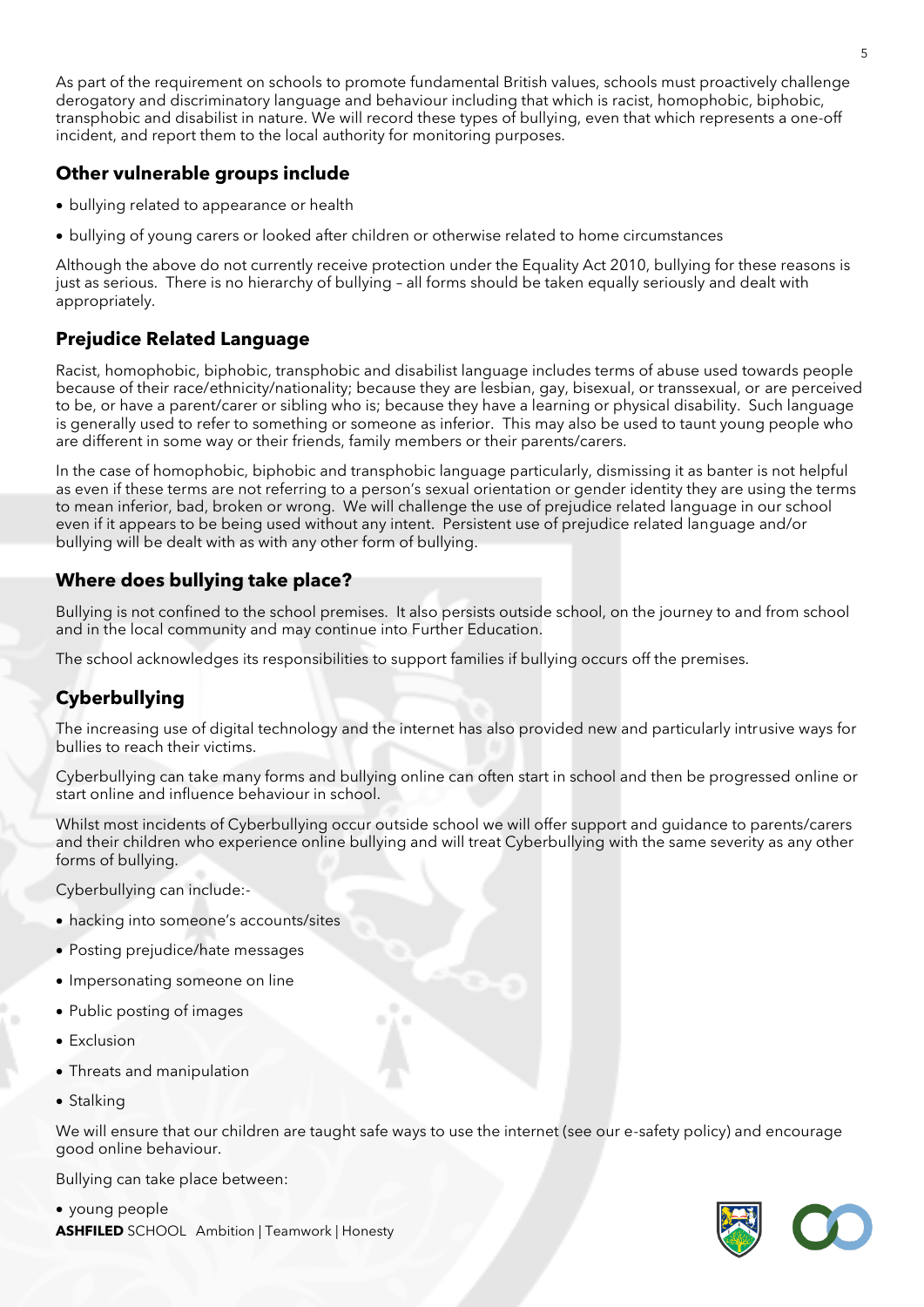- young people and staff
- between staff
- individuals or groups

### **Strategies for Preventing Bullying**

As part of our ongoing commitment to the safety and welfare of our pupils we at Ashfield School have developed the following strategies to promote positive behaviour and discourage bullying behaviour.

Some of our initiatives are:

- Promotion of a tell culture
- Outlining of expectations in the Home-School agreement
- Up-to-date equality policies that reference bullying and harassment
- A behaviour policy that cites bullying and related sanctions
- Involvement in SEAL including Anti-bullying Unit
- Involvement in Healthy Schools
- Anti bullying assemblies delivered by school and external agencies
- Anti-Bullying week annually in November
- PSHE/citizenship
- Specific curriculum input on areas of concern such as Cyberbullying and internet safety
- Student voice
- Peer mentoring schemes Anti-Bullying Ambassadors
- Staff training and development for all staff
- Evaluating the school environment use of CCTV and safe areas
- Joint work with partners such as transport service providers
- Restorative Justice
- Use of worry boxes and anonymous email function
- School website safety page

#### **Reporting and Responding to Bullying**

Our school has clear and well publicised systems to report bullying for the whole school community (including staff, parents/carers, children and young people) this includes those who are the victims of bullying or have witnessed bullying behaviour (bystanders).

#### **Procedures**

Reports about the unacceptable behaviour towards an individual can be made by students, parents or staff.

Reports can be made to nay member of staff.

The report should be thoroughly investigated by the Pastoral team via discussion with the victim, the alleged bully and with any relevant witnesses (written statements must be taken).

The pastoral team investigating the report should liaise with parents of both the victim and bully.

The Pastoral team in liaison with the anti-bullying coordinator will decide on the course of action that will take place. Where appropriate, a 'no blame' course of action will take place, the victim and bully to discuss the problem together (with mediator) to see if the problem can be addressed. At other times more serious consequences will be put into place.

At all times the victim should feel safe and supported.



| <b>ASHFILED</b> SCHOOL Ambition   Teamwork   Honesty |  |
|------------------------------------------------------|--|
|------------------------------------------------------|--|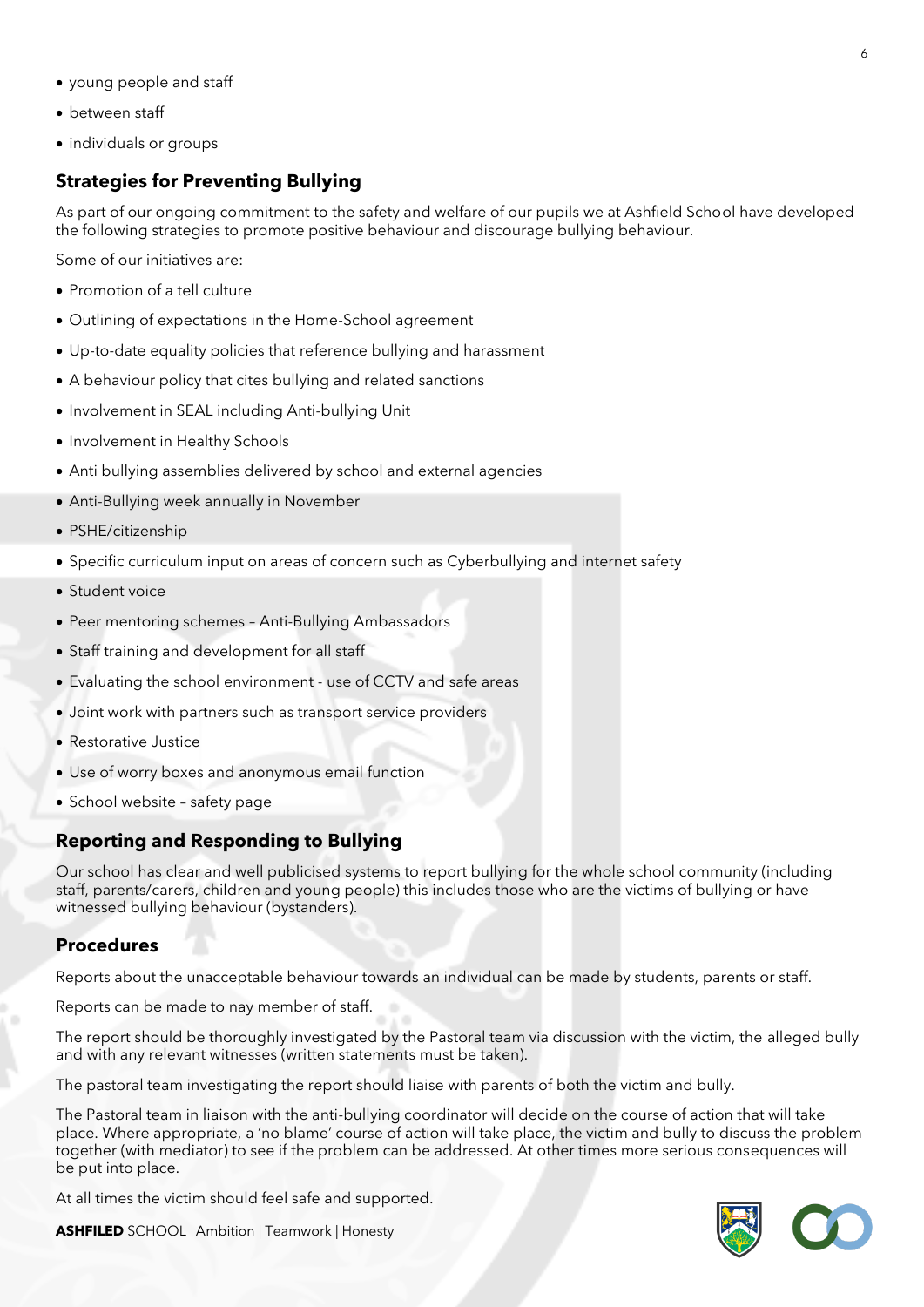All incidents of bullying should be kept on the student's file.

The member of staff who deals with the report should provide a follow up session to make sure that the matter has been resolved.

Repeat offences for bullying can lead to exclusion, parents invited in to school and for KS3 students a period of time in the Student Support Centre to resolve their behavioural issues. For KS4 students, follow up work with the Tutor or AL will be needed.

Outside agencies may also be involved (Behavioural Support).

In all circumstances, it should be the aim that students be reconciled so that they may co-exist in peace and in respect for each other.

Should parents/carers be unhappy with the outcome then complaints can be made to the school following the complaints procedure available from the school or on the school website.

All reported incidents will be taken seriously and investigated involving all parties.

- Interviewing all parties
- Informing parents
- A range of responses appropriate to the situation: solution focused, restorative approach, circle of friends, individual work with victim, perpetrator, referral to outside agencies if appropriate
- Referral to Behaviour policy and school sanctions and how these may be applied including what actions may be taken if bullying persists
- Follow up especially keeping in touch with the person who reported the situation, parents/carers
- Support for the victim and the bully.

## **Recording Bullying and Evaluating the Policy**

All bullying incidents will be recorded on the School CPOMS system which is used for safeguarding.

The information stored will be used to ensure that individual incidents are followed up. It will also be used to identify trends and inform preventative work in school and development of the policy.

A record of exclusions for bullying or bullying-related behaviour is also kept in School.

This information will be presented to the governors as part of the annual report.

The policy will be reviewed and updated annually.

#### **Links with other policies and why**

| <b>Policy</b>                      | Why                                                                                    |
|------------------------------------|----------------------------------------------------------------------------------------|
| Behaviour Policy                   | Rewards and sanctions, Codes of conduct                                                |
| Safeguarding Policy                | Child protection                                                                       |
| E-safety and Acceptable use policy | Cyber bullying and e-safety                                                            |
| Equalities policy                  | Prejudice related crime (homophobia, race, religion<br>and culture and SEN/disability) |
| <b>Confidentiality Policy</b>      | Reporting and recording                                                                |
| PSHE/Citizenship                   | Strategies to prevent bullying                                                         |
| Complaints' Policy                 | Guidelines to make a complaint if families are not<br>happy with the school's response |

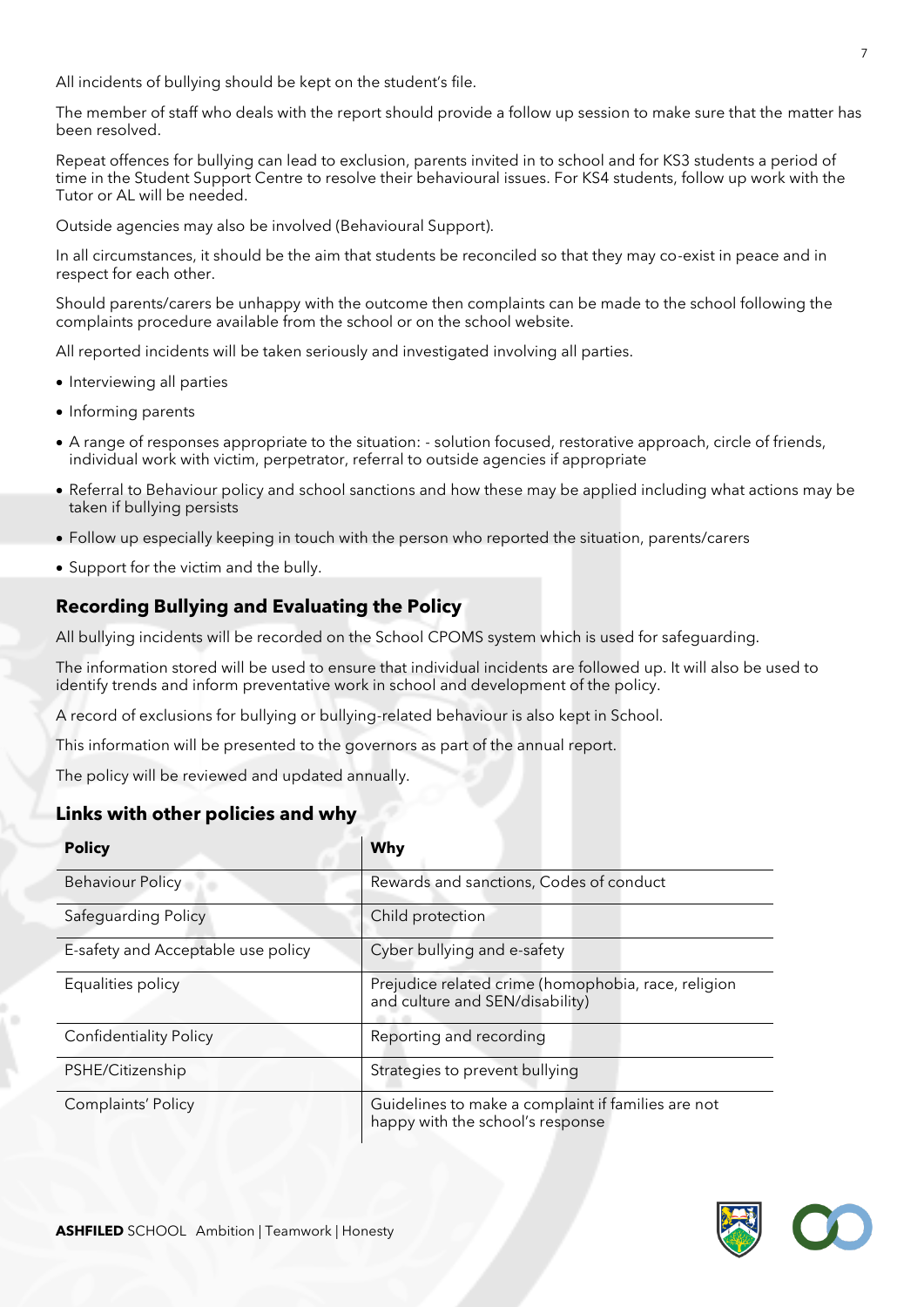## **Useful organisations**

#### **Anti-bullying Alliance (ABA)** - [www.anti-bullying.org](http://www.anti-bullying.org/)

Brings together more than 65 organisations with the aim of reducing bullying and creating safer environments in which children and young people can live, grow, play and learn.

#### **[Mencap](http://www.mencap.org.uk/)** – [www.mencap.org](http://www.mencap.org/)

Mencap is a learning disability charity that provides information and support to children and adults with a learning disability, and to their families and carers.

#### **Stonewall** – www.stonewall.org.uk

#### The lesbian, gay, bisexual and transgender charity

#### **Educational Action Challenging Homophobia (EACH)** – www.eachaction.org.uk

Educational Action Challenging Homophobia (EACH) is a charity and training agency helping people and organisations affected by homophobia. The website gives guidance, contact details and a freephone helpline.

**[School's Out](http://www.schools-out.org.uk/)** – [www.schools-out.org.uk](http://www.schools-out.org.uk/)

#### **[Childnet International](http://childnet-int.org/)** – [www.childnet-int.org](http://www.childnet-int.org/)

Childnet International - The UK's safer internet centre

#### **NSPCC/ChildLine- [www.nspcc.org.uk,](http://www.nspcc.org.uk/) [www.childline.org.uk](http://www.childline.org.uk/)**

ChildLine is a private and confidential service for children and young people up to the age of 19. NSPCC run several campaigns to support young people around bullying and internet safety

#### **Show Racism the Red Card – [www.theredcard.org.uk](http://www.theredcard.org.uk/)**

#### **General Data Protection Regulation**

All data within this policy will be processed in line with the requirements and protections set out in the General Data Protection Regulation.